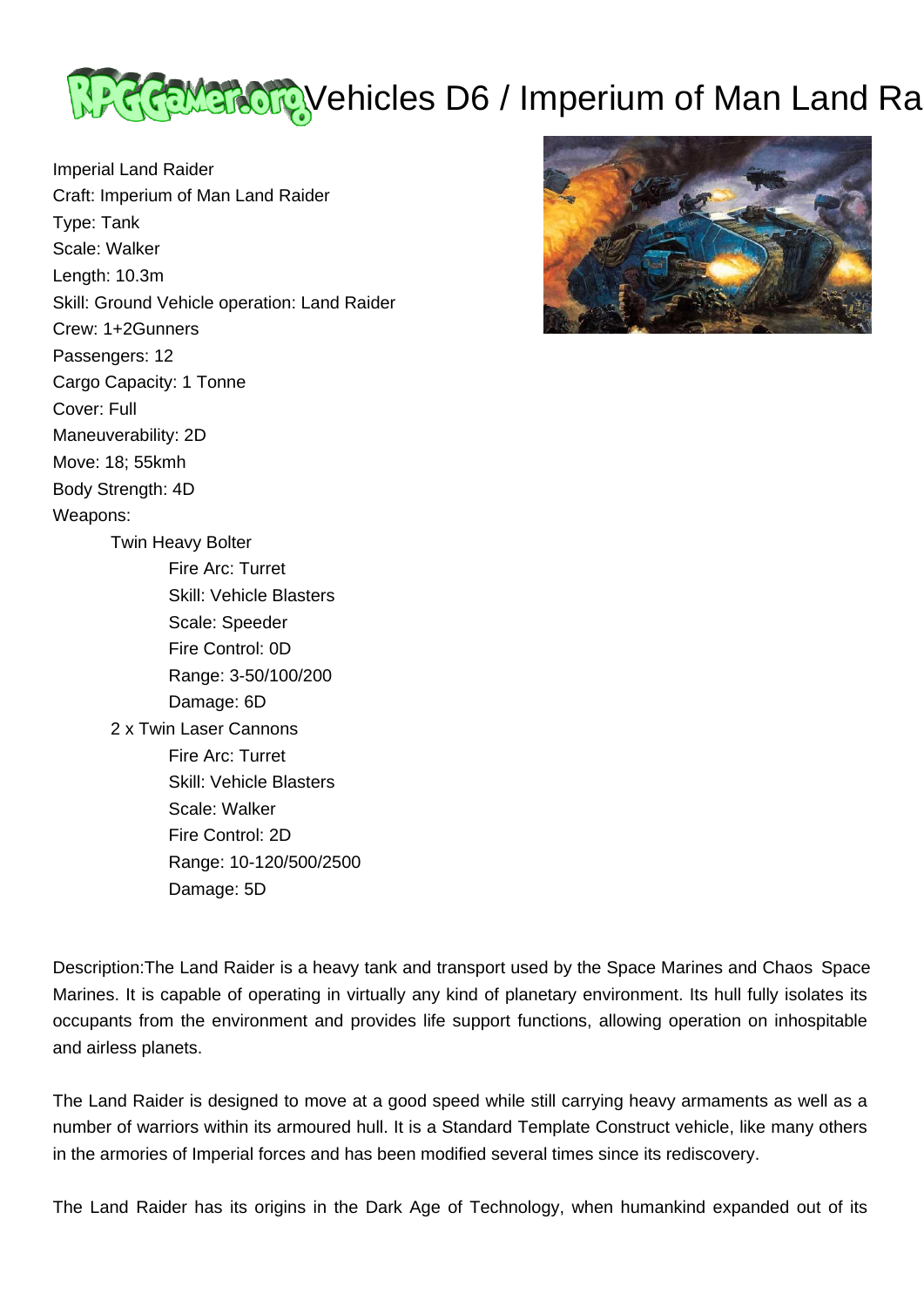home system. Its construction method was incorporated into the great STC system, allowing it to be built locally by colonists even if they lacked any great technical knowledge. With the widespread breakdown of human civilization during the Age of Strife, production of the vehicle ceased.

During the Great Crusade the Land Raider STC design was rediscovered, allowing their manufacture. The discoverer is commonly believed to be the Techno-archaeologist Arkhan Land who, at the very birth of the Imperium, is said to have rediscovered the STC designs hidden beneath the surface of Mars. These vehicles were incorporated into the arsenals of the Imperium's forces, used by both the Space Marine Legions and the Imperial Army. Such was the demand for the Land Raider that an entire Forge World, Anvilus 9, was devoted entirely to Land Raider production, supplying thousands upon thousands of Land Raiders to the Emperor's holy forces.

However, at the outset of the Horus Heresy, Anvilus 9 along with other Forge Worlds were seized by renegade tech-priests aligned with Horus, while others chose to secede from the Imperium and remain neutral. This would prove to be a terrible blow to the Loyalists as their supply of Land Raiders began to dry up, especially since, in sufficient numbers, Land Raiders can take on and destroy even Titans. With the dark clouds of the rebellion drawing closer to Terra, the Emperor ordered that all Land Raiders still in loyalist service were to be transferred and used exclusively by the Legionnes Astartes, who were at the forefront of the fighting. The Emperor was never able to annul the order, and consequently, even after the Heresy, the use of the Land Raider remained exclusive to the Space Marines.

Land Raiders are used by Space Marines as well as by their rebel counterparts, who have continued to employ the vehicle after their defeat and exile.

Since its rediscovery over ten thousand years ago, newly discovered STC information and modifications to the original design have produced different marks and variants. Most of these variants have been recognised by the Priesthood of Mars. Some of these are the Land Raider Crusader, Land Raider Helios, Land Raider Prometheus, Land Raider Ares, Land Raider Redeemer and Land Raider Terminus Ultra.

According to the organizational guidelines laid down by the Codex Astartes, the Land Raider is only used by the 1st Company of a Space Marine chapter. However, some less orthodox chapters are known to use it more widely. The Salamanders chapter uses an altered version of the Codex Astartes with 12 squads in the 1st company instead of 10, increasing the maximum number of Land Raiders available to 12.

Land Raiders may also be formed into Armoured Spearheads, designed to punch holes through enemy lines and allow penetration into their rear areas.

The Land Raider is armed with a hull-mounted twin-linked heavy bolter and two side sponsons each with twin-linked lascannons. It may also be fitted with a pintle mounted storm bolter. Sponson weapons are controlled through a slaved remote targeting system, and aimed through multi-spectral optic periscopes located around the turret rings.5 The lascannons are of the Godhammer Kz9.76 design, requiring replacement barrels after 2000 shots.